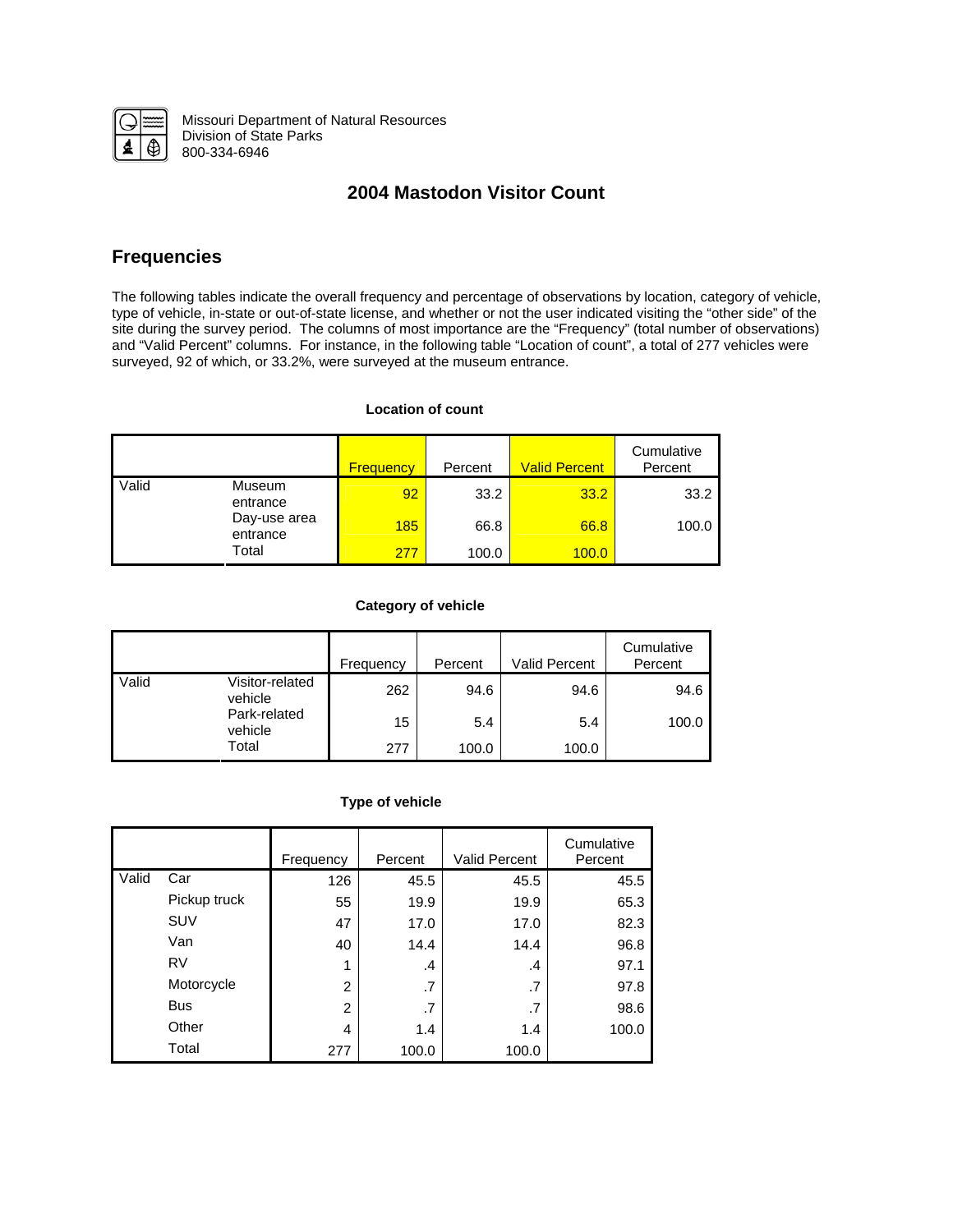## **In-state or out-of-state license**

|         |                      | Frequency | Percent | Valid Percent | Cumulative<br>Percent |
|---------|----------------------|-----------|---------|---------------|-----------------------|
| Valid   | Missouri license     | 266       | 96.0    | 96.7          | 96.7                  |
|         | Out-of-state license | 9         | 3.2     | 3.3           | 100.0                 |
|         | Total                | 275       | 99.3    | 100.0         |                       |
| Missing | System               | 2         | .7      |               |                       |
| Total   |                      | 277       | 100.0   |               |                       |

## **Did you or will you be visiting the museum/picnic area today?**

|          |        | Frequency | Percent | Valid Percent | Cumulative<br>Percent |
|----------|--------|-----------|---------|---------------|-----------------------|
| Valid    | Yes    | 62        | 22.4    | 23.7          | 23.7                  |
|          | No     | 200       | 72.2    | 76.3          | 100.0                 |
|          | Total  | 262       | 94.6    | 100.0         |                       |
| Missing* | System | 15        | 5.4     |               |                       |
| Total    |        | 277       | 100.0   |               |                       |

\*Park-related vehicles were not included in this tabulation.

## **Means**

This table reports the overall mean number of people and number of axles, by category of vehicle (visitor-related vs. park-related). The overall mean number of people per visitor vehicle is 2.11, and the overall mean axle count is 2.00.

| Category of vehicle |                | <b>PEOPLE</b> | Number of<br>axles |
|---------------------|----------------|---------------|--------------------|
| Visitor-related     | Mean           | 2.11          | 2.00               |
| vehicle             | N              | 262           | 262                |
|                     | Std. Deviation | 1.879         | .000               |
| Park-related        | Mean           | 1.20          | 2.00               |
| vehicle             | N              | 15            | 15                 |
|                     | Std. Deviation | .561          | .000               |
| Total               | Mean           | 2.06          | 2.00               |
|                     | N              | 277           | 277                |
|                     | Std. Deviation | 1.843         | .000               |

## **Report**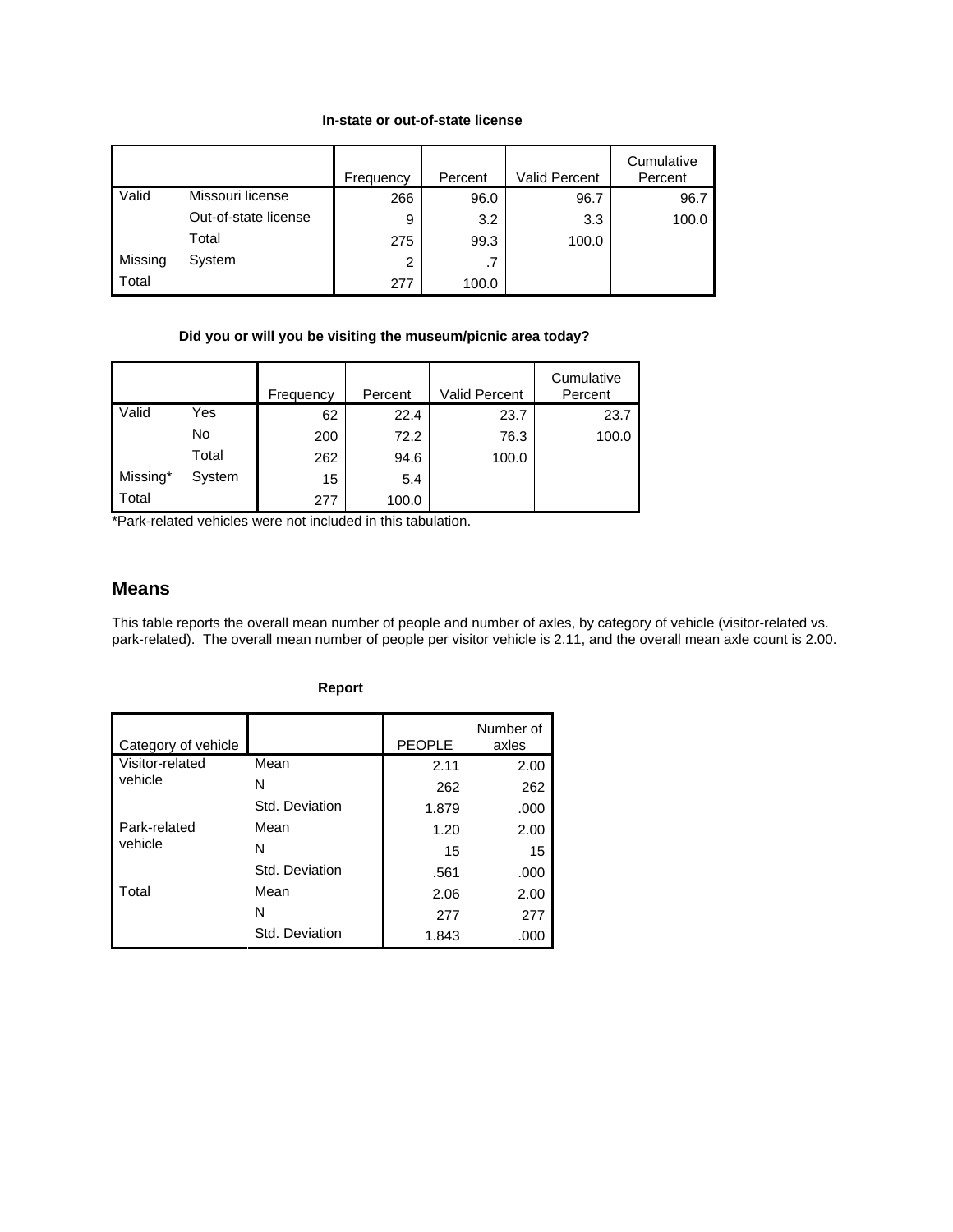## **Crosstabs**

These tables compare frequencies and percentages between survey locations. For instance, the following table compares the frequency and percentage of visitor-related vehicles vs. park-related vehicles at the museum entrance and at the day-use area entrance. Ninety-one percent (91.3%) of the vehicles surveyed at the museum entrance were visitor-related vehicles, while 8.7% where park-related vehicles; whereas, 96.2% of vehicles surveyed at the day-use area were visitor-related vehicles, while 3.8% were park-related vehicles. I think, in the past, Mastodon has been overestimating the percentage of park-related vehicles crossing the vehicle counters and thus underestimating visitor vehicles.

|                     |                         |                               | Museum<br>entrance | Location of count<br>Day-use area<br>entrance | Total  |
|---------------------|-------------------------|-------------------------------|--------------------|-----------------------------------------------|--------|
| Category of vehicle | Visitor-related vehicle | Count                         | 84                 | 178                                           | 262    |
|                     |                         | % within Location of<br>count | 91.3%              | 96.2%                                         | 94.6%  |
|                     | Park-related vehicle    | Count                         | 8                  |                                               | 15     |
|                     |                         | % within Location of<br>count | 8.7%               | 3.8%                                          | 5.4%   |
| Total               |                         | Count                         | 92                 | 185                                           | 277    |
|                     |                         | % within Location of<br>count | 100.0%             | 100.0%                                        | 100.0% |

#### **Category of vehicle \* Location of count Crosstabulation**

## **In-state or out-of-state license \* Location of count Crosstabulation**

|                                        |                      |                            | Museum<br>entrance | Location of count<br>Day-use area<br>entrance | Total  |
|----------------------------------------|----------------------|----------------------------|--------------------|-----------------------------------------------|--------|
| In-state or<br>out-of-state<br>license | Missouri license     | Count                      | 87                 | 179                                           | 266    |
|                                        |                      | % within Location of count | 95.6%              | 97.3%                                         | 96.7%  |
|                                        | Out-of-state license | Count                      | 4                  | 5                                             | 9      |
|                                        |                      | % within Location of count | 4.4%               | 2.7%                                          | 3.3%   |
| Total                                  |                      | Count                      | 91                 | 184                                           | 275    |
|                                        |                      | % within Location of count | 100.0%             | 100.0%                                        | 100.0% |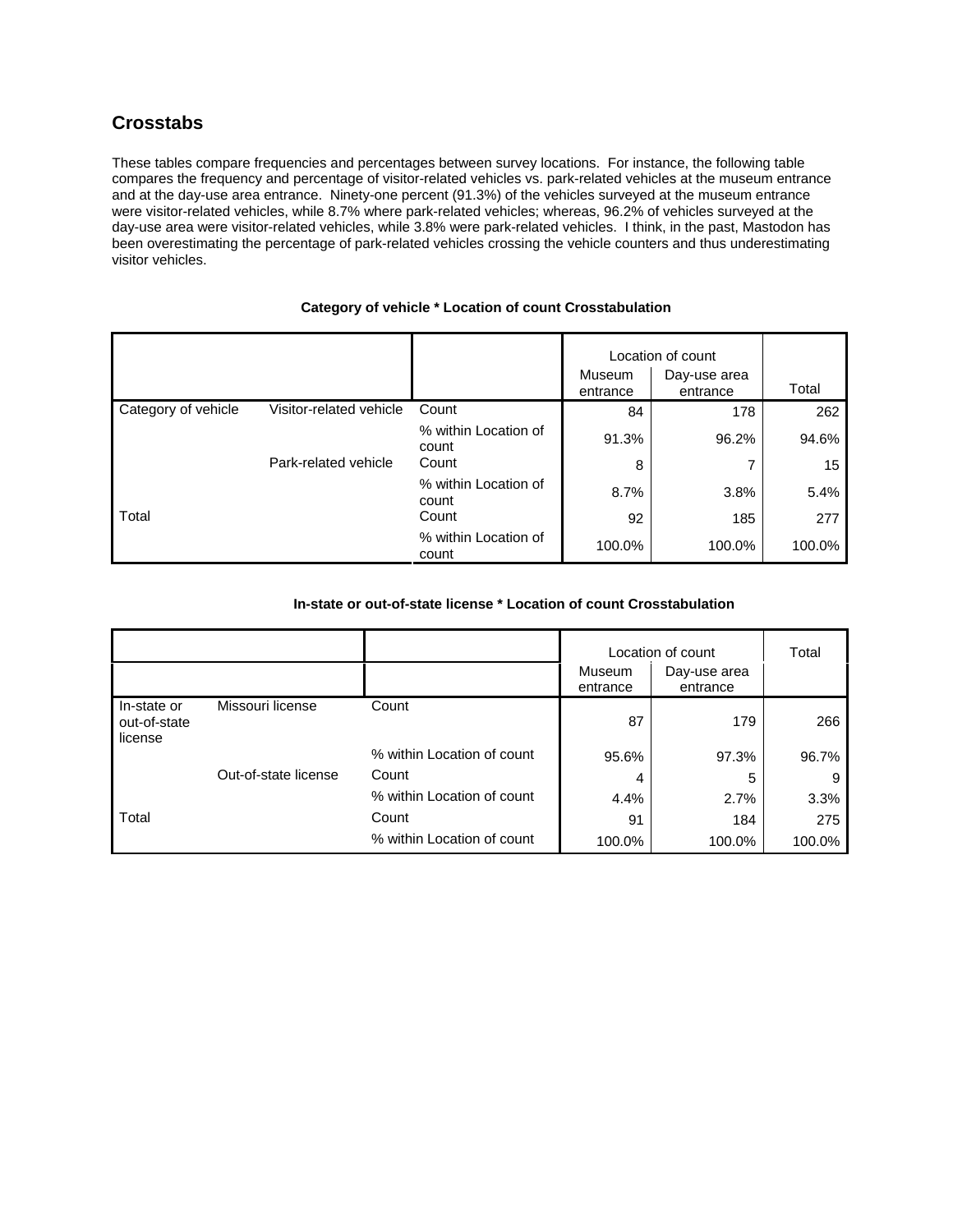**Did you or will you be visiting the museum/picnic area today? \* Location of count Crosstabulation** 

|                                  |     |                               | Location of count  |                          |        |
|----------------------------------|-----|-------------------------------|--------------------|--------------------------|--------|
|                                  |     |                               | Museum<br>entrance | Day-use area<br>entrance | Total  |
| Did you or will you              | Yes | Count                         | 26                 | 36                       | 62     |
| be visiting the<br>museum/picnic |     | % within Location<br>of count | 31.0%              | 20.2%                    | 23.7%  |
| area today?                      | No  | Count                         | 58                 | 142                      | 200    |
|                                  |     | % within Location<br>of count | 69.0%              | 79.8%                    | 76.3%  |
| Total                            |     | Count                         | 84                 | 178                      | 262    |
|                                  |     | % within Location<br>of count | 100.0%             | 100.0%                   | 100.0% |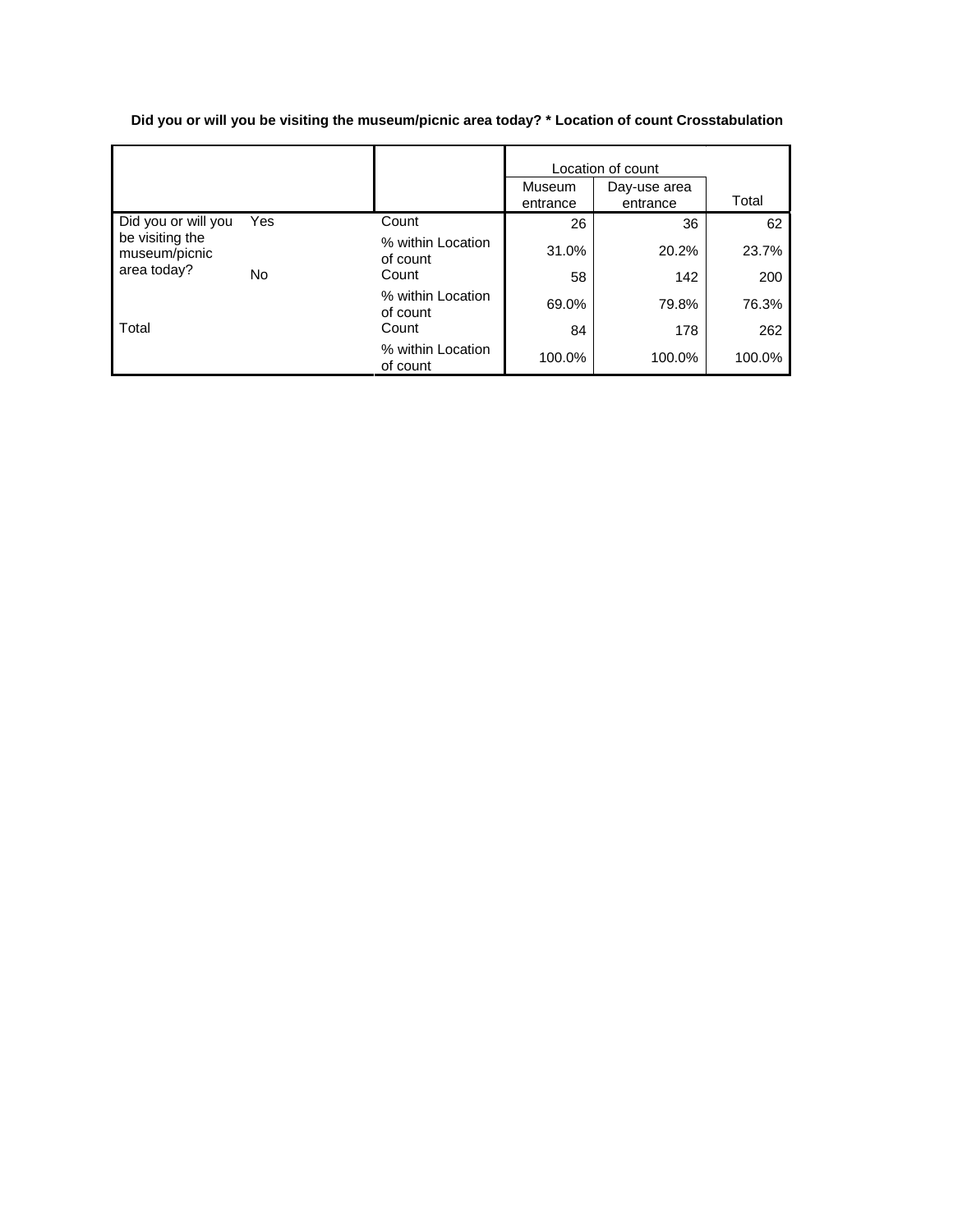## **Means**

**This table compares the minimum, maximum, and mean number of people and axles per vehicle category, by location of survey. For instance, the mean number of people per visitor-related vehicle at the museum entrance is 2.54, whereas the mean number of people per visitor-related vehicle at the day-use area is 1.90. The standard deviation for the mean number of people for both the museum entrance and the day-use entrance is fairly high, which indicates there was a lot of variance in the number of people observed per visitor vehicle. This variance can be seen when looking at the minimum and maximum number of people reported per visitor vehicle. The minimum number of people per visitor-related vehicle for both entrances is one, the maximum number for the museum is 17, and the maximum for the day-use area is 19. Based on this variance, I think it would be safe to use a multiplier of at least 2 at the day-use area and a multiplier of at least 2.6 at the museum area. However, I am concerned that this may be an underestimation considering there were only two buses surveyed. A survey in the spring when school groups begin their field trips may increase the mean number of people per visitor vehicle and yield a more accurate depiction of visitation.** 

| Category of vehicle  | Location of count |                | <b>PEOPLE</b> | Number of<br>axles |
|----------------------|-------------------|----------------|---------------|--------------------|
| Visitor-related      | Museum entrance   | Mean           | 2.54          | 2.00               |
| vehicle              |                   | N              | 84            | 84                 |
|                      |                   | Std. Deviation | 2.097         | .000               |
|                      |                   | Minimum        | 1             | $\overline{c}$     |
|                      |                   | Maximum        | 17            | $\overline{2}$     |
|                      |                   | Median         | 2.00          | 2.00               |
|                      | Day-use area      | Mean           | 1.90          | 2.00               |
|                      | entrance          | N              | 178           | 178                |
|                      |                   | Std. Deviation | 1.736         | .000               |
|                      |                   | Minimum        | 1             | 2                  |
|                      |                   | Maximum        | 19            | $\overline{2}$     |
|                      |                   | Median         | 1.00          | 2.00               |
|                      | Total             | Mean           | 2.11          | 2.00               |
|                      |                   | N              | 262           | 262                |
|                      |                   | Std. Deviation | 1.879         | .000               |
|                      |                   | Minimum        | 1             | $\overline{c}$     |
|                      |                   | Maximum        | 19            | $\overline{2}$     |
|                      |                   | Median         | 2.00          | 2.00               |
| Park-related vehicle | Museum entrance   | Mean           | 1.00          | 2.00               |
|                      |                   | N              | 8             | 8                  |
|                      |                   | Std. Deviation | .000          | .000               |
|                      |                   | Minimum        | 1             | $\overline{c}$     |
|                      |                   | Maximum        | 1             | $\overline{2}$     |
|                      |                   | Median         | 1.00          | 2.00               |
|                      | Day-use area      | Mean           | 1.43          | 2.00               |
|                      | entrance          | N              | 7             | 7                  |
|                      |                   | Std. Deviation | .787          | .000               |
|                      |                   | Minimum        | 1             | $\overline{c}$     |
|                      |                   | Maximum        | 3             | $\overline{2}$     |
|                      |                   | Median         | 1.00          | 2.00               |
|                      | Total             | Mean           | 1.20          | 2.00               |
|                      |                   | N              | 15            | 15                 |

 **Report**